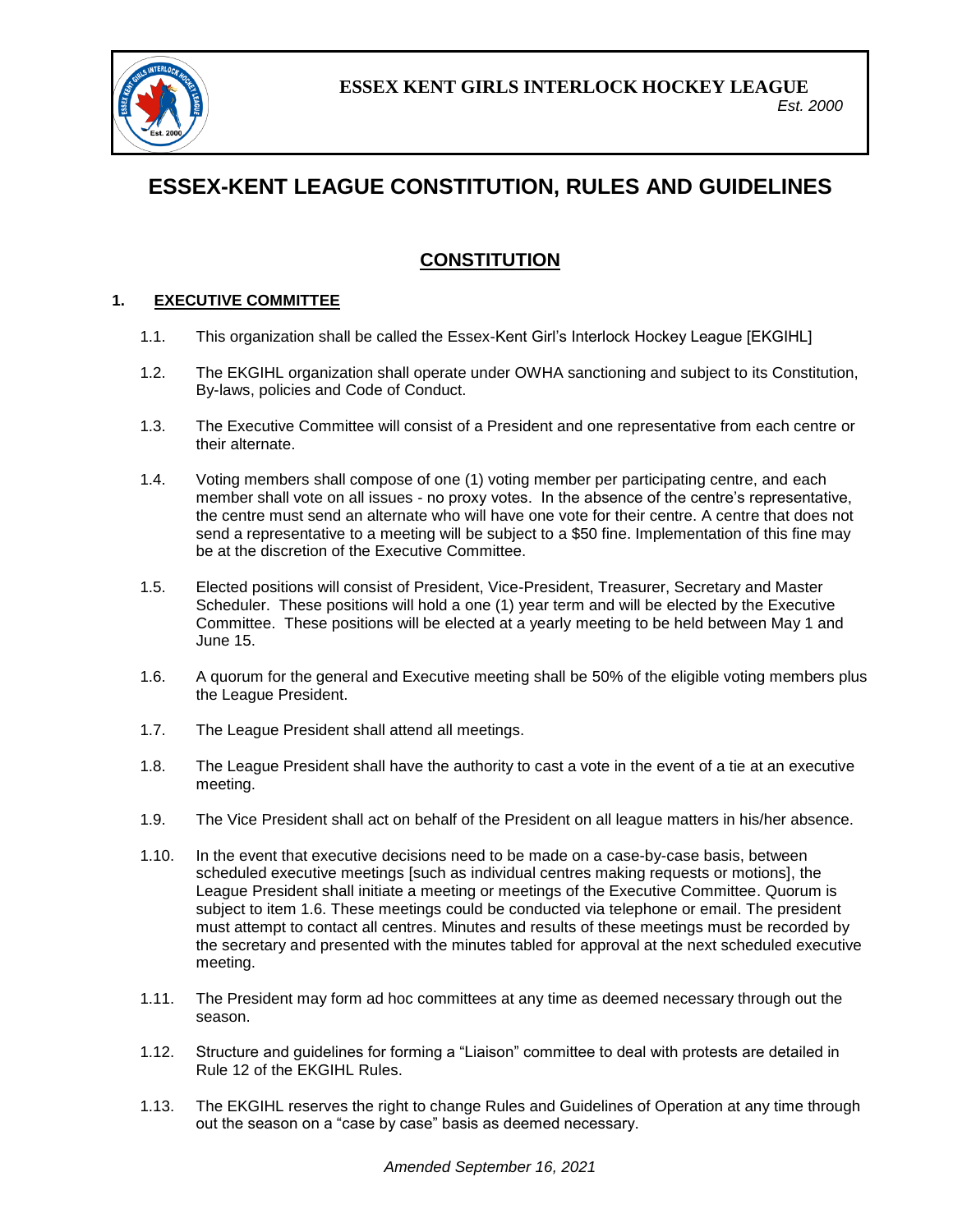# **RULES AND GUIDELINES OF OPERATION**

# **2. HOUSE LEAGUE GAME PLAY**

- 2.1. League Divisions are per O.W.H.A. guidelines.
- 2.2. GAME SHEETS: OWHA electronic game sheets must be used.
	- 2.2.1. Coaches must indicate all players and bench staff that are participating in the game on the electronic gamesheet.
	- 2.2.2. Pickup (PU) players must be added electronically to the roster

#### 2.3. GAME TIME & LENGTH

- 2.3.1. Home teams will determine the length of the game and curfew as per home ice centre. This information *should* be included on the electronic gamesheet prior to the start of the game, including curfew time. All games must be *scheduled* with a minimum of three (3) ten minute "stop time" periods with curfew as per home ice centre. No "Run time" will be allowed during any part of the game. The minimum ice time scheduled must be at least 50 minutes.
- 2.3.2. If a game is stopped short of completion from the original schedule, a game will be considered complete after 20 minutes of stop time. [e.g. A game that is stopped after 2 periods of 10 minutes are played would constitute a completed game].
- 2.3.3. Should a games' start time be delayed due to lack of referees as outlined in section 6.2, teams are required to stay until such time as rule 2.3.2 above can no longer be fulfilled.
- 2.3.4. There will be no time outs in regular season or playoff games, except Day of Champions.

#### 2.4. COURTESY RULE

- 2.4.1. There shall be no more than a five (5) goal spread posted on the scoreboard during any game in this league.
- 2.5. GATE FEES: There will be NO gate fees for any EKGIHL games.

#### **3. REGISTRATION**

- 3.1. A registration fee will be assessed at the beginning of each season to offset league expenses with an amount agreed upon by the Executive Committee at the start of each season.
- 3.2. When a registration fee is assessed it must be paid by the November Executive meeting of the current year. Cheques are to be made payable to "Essex Kent Girls Interlock Hockey League". Teams that do not pay on time will be assessed a late fee of \$10 per month.

# **4. PLAYER ELIGIBILITY**

*Amended September 16, 2021* 4.1. Players must play in their respective age division, as per OWHA and CHA guidelines. The Executive Committee, prior to the first Scheduling Meeting, must approve exceptions to this rule.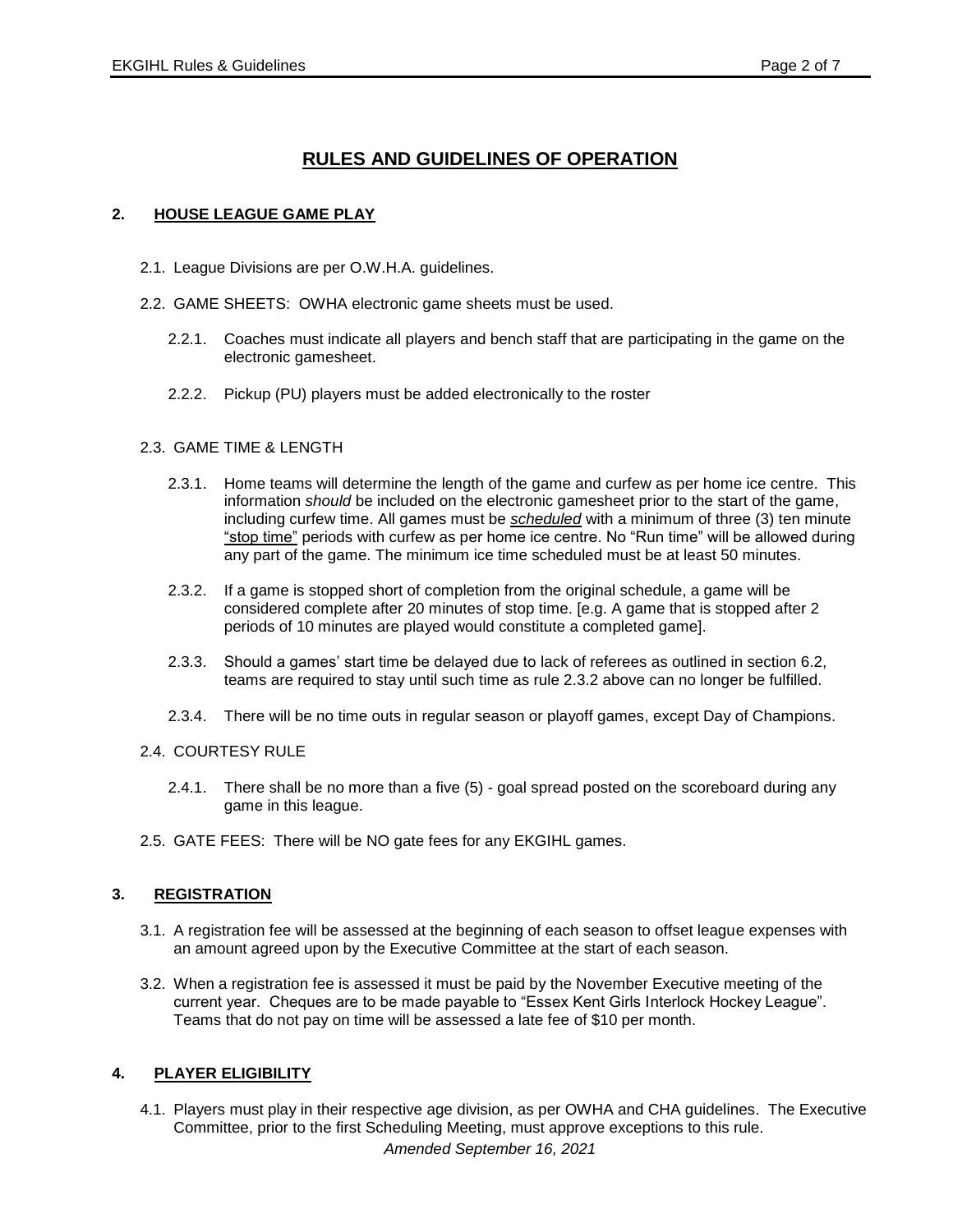4.2. No overage players will be allowed in any division of this league.

convenors to inform them of the use of the player.

- 4.3. Players added to a team's roster after November 15<sup>th</sup> will not be eligible to play in league games (regular season or playoff).
- 4.4. For individual games, teams may "pick up" a maximum of 3 skaters from the lower division. (For example, a peewee team may pick up any player from the atom age group, not laterally from peewee.) The teams' list of players on the game sheet cannot exceed thirteen (13) skaters (not including goalie) with the use of pick-up players. Goalies may also be picked up and are not included as one of the three skaters allowed. Pick-up players must be added on the electronic game sheet as per Game Sheet rules (Rule 2.2). No pick-up consent form is required when picking up a playing from the same association. The OWHA pick-up player consent form must be filled out when a player is picked up from another association, a team official from the team picking up the player must contact both associations'
- 4.5. There will be no lateral movement of players, with the exception of goalies, for any reason during regular season, playoffs and Day of Champions for league play. No player may play for more than one team in her centre or any other centre within the same division for league play.
- 4.6. Players must play 50% of the regular season to be eligible for playoffs. Exceptions may be made pending Executive Committee approval.
- 4.7. Team rosters will be sent to the President and distributed to each centre by photocopy or email by the November executive meeting. The Executive Committee must approve any amendments to the rosters. Any games played after the November Executive meeting without rosters submitted will be automatic forfeits until rosters are submitted.
- 4.8. Girls who are rostered to a representative team as their "Base Team" in either OWHA or "predominately boy's" hockey will not be allowed to play in the Essex Kent Girl's Interlock Hockey League. [This does not include players only on Affiliated Player Lists]
- 4.9. Girls registered to a house league team playing in the EKGIHL will be eligible to play up to **10** games with a travel team before becoming ineligible for further house league play.

# **5. SCHEDULING**

- 5.1. The Executive Committee will set a date and time for the Regular Season and Playoff Season Scheduling Meeting(s).
- 5.2. It is the responsibility of each Centre Convenor to ensure that there is a representative for each team at these scheduling meetings. No representative will be allowed to schedule for more than one team at these meetings.
- 5.3. Teams are to attend the scheduling meeting knowing their ice times. Calendars and forms for scheduling will be distributed to each Centre Convenor prior to the scheduling meeting. Each team is to have a minimum of five home ice times to schedule games on for both regular season and playoffs.
- 5.4. The Executive members are to be at the scheduling meeting as advisors only and to assist where required.
- 5.5. Final standings need to be assessed before the Day of Champions. Therefore, whenever possible, no playoff games will be scheduled or re-scheduled any time during the week of the Day of Champions. No game will be scheduled during this time without the approval from the Executive.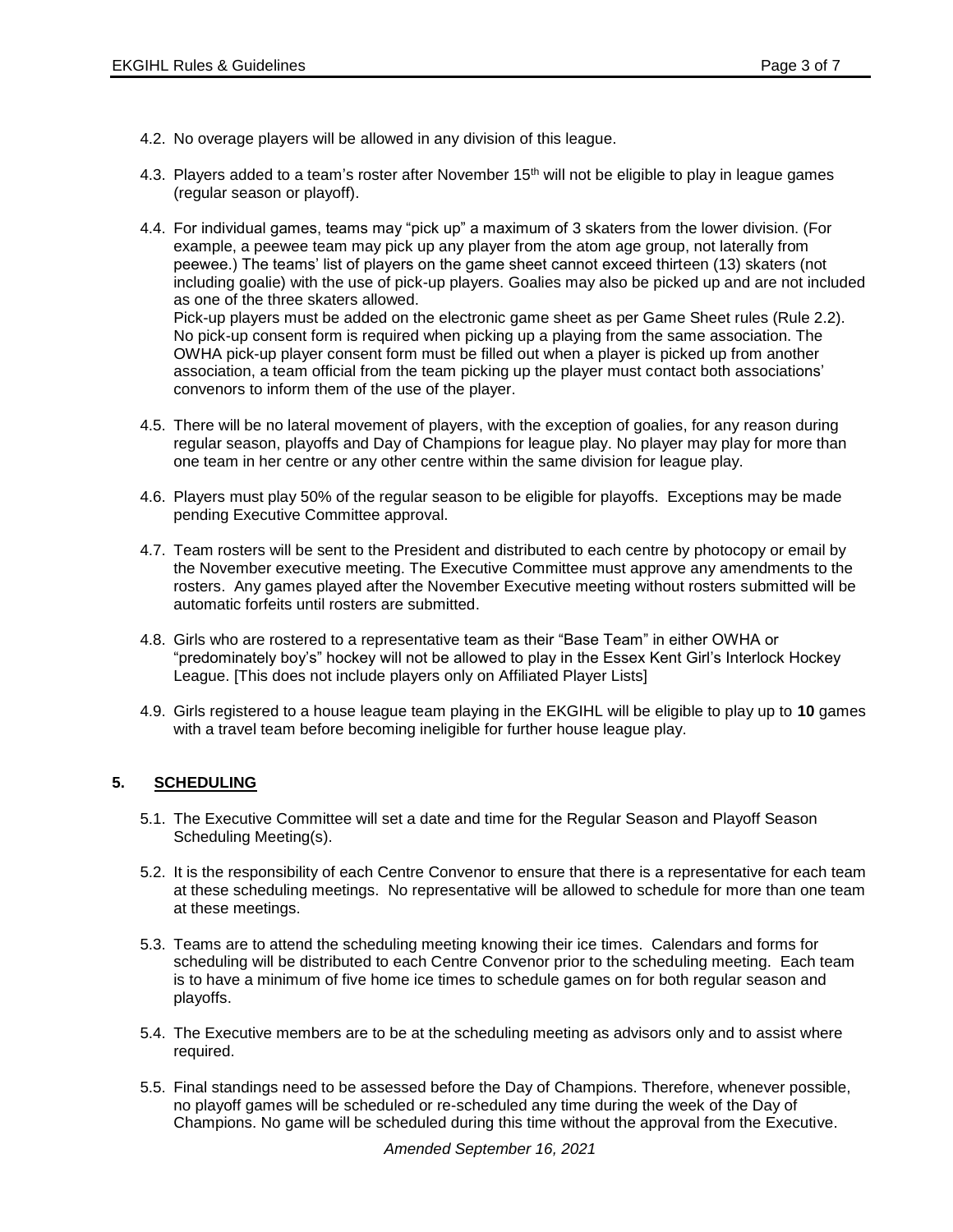#### **6. REFEREES AND/OR BENCH STAFF**

6.1. According to the OHF 2018-19 Handbook, the following regulations apply to Game Officials:

Reg. I1 "All on-ice officials certified as CHOP Level II must be 16 years of age. It is recommended that all on-ice officials must be at least two (2) years older than the age division for which they are officiating. Minimum CHOP level requirements to officiate sanctioned games will be at the discretion of the appropriate OHF Member Partner."

- 6.2. Two referees are to be scheduled for all EKGIHL games. In the event of unforeseen circumstances that only one referee is available, the game may proceed as scheduled. If no referees show up, no official game will take place. In the case a game is delayed [i.e. waiting for ice officials], teams must remain as long as possible to try and fulfill rule 2.3 in the interest of completing a game. The game will be considered a "No Show" game and subject to the part of rule 9.4 that states, "The game will be recorded as "forfeit", two points and a score of 2 will be recorded for the opposing team. The only exception to the rule is if it is determined that the arbiter was given the proper information and failed to have on ice officials in place.
- 6.3. You must have a female trainer on your bench. If you do not have a female trainer you may use a male trainer, however if there is an injury on the ice, the female trainer from the other team and the male trainer from your team will both attend to the injured player on the ice. If there is only one (1) carded trainer for both teams, the team without the trainer must ask for permission from the opposing team to utilize their trainer. Refer to OWHA guidelines.

# **7. ILLEGAL PLAYERS/TEAM OFFICIALS**

7.1. Teams have the right to inquire about the use of illegal players and / or team officials. Teams must make their inquiry in writing to the Centre Convenor within 48 hours of the incident. The Centre Convenor will notify the offending Centre Convenor and the League President within 24 hours who will together investigate the incident and report back to the inquiring centre within 48 hours. If an illegal player and or team official were used, within 24 hours, the President will notify the offending team in writing and the game will result in a forfeit. In addition, the coach of the offending team will be suspended for 1 game and the illegal player will also be suspended for 1 game. If required, suspensions will be carried into the next season in order to be fulfilled.

#### **8. MAJOR PENALTIES AND SUSPENSIONS**

Adhere to the OWHA Handbook with respect to minimum suspensions and the reporting process. Note: *all* "Major" penalties are subject to suspensions.

- 8.1. When a suspension has been issued, the OWHA through [stats@owha.on.ca](mailto:stats@owha.on.ca) and the EKGIHL president must be notified within 24 hours of the infraction by the coach or a team official.
- 8.2. Teams must record the games served of the suspended player on the electronic game sheet (if possible). Once all games have been served copies of all game sheets must be emailed to [stats@owha.on.ca](mailto:stats@owha.on.ca) and to the EKGIHL President.
- 8.3. If a player is suspended for two games or less, she can still practice, but cannot play. Exhibition games do not count as games served for suspensions. Players cannot referee if they are suspended. High school hockey is separate from OWHA hockey with respect to suspensions. Please refer to the OWHA handbook as rules regarding suspensions may change from year to year.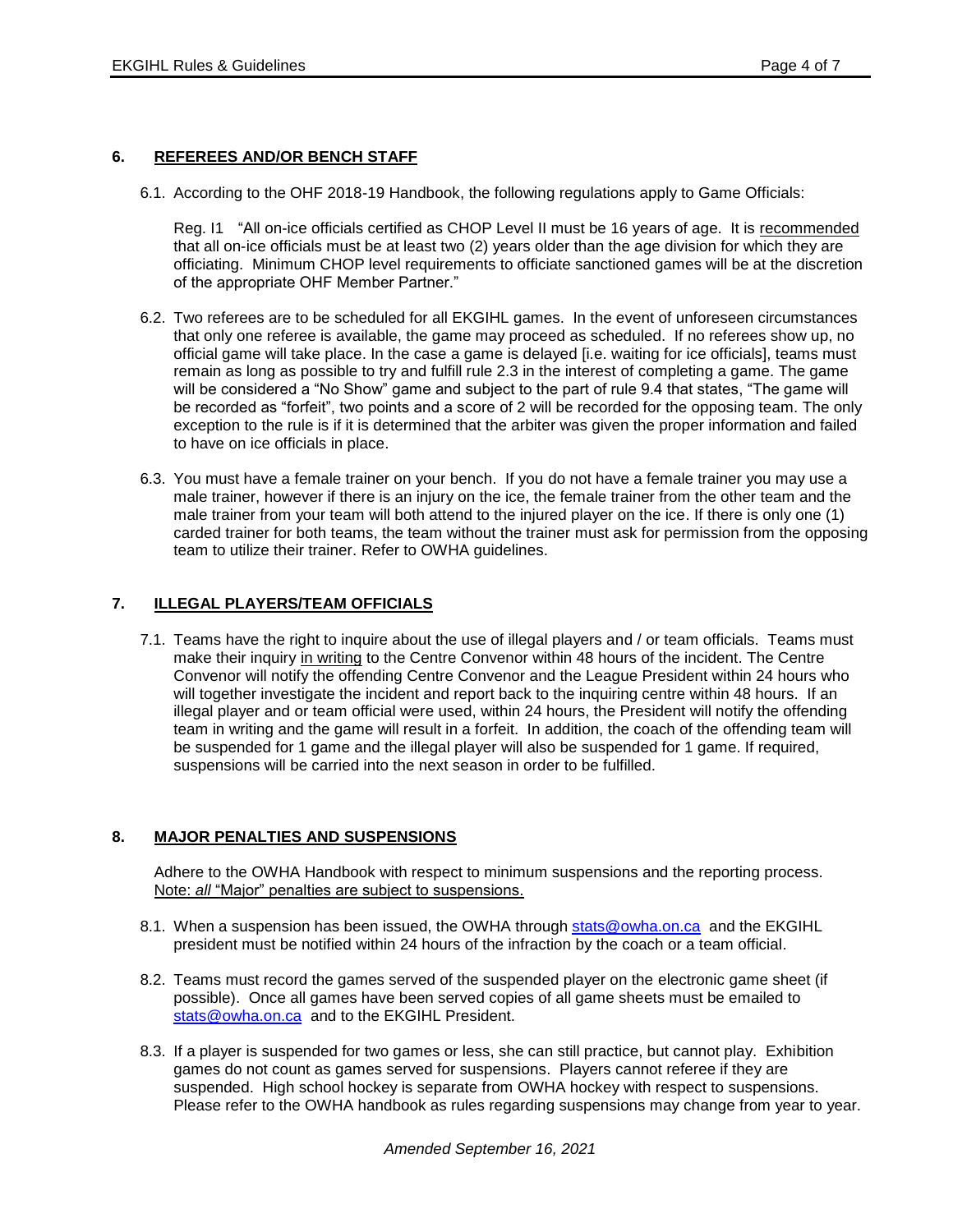8.4. Where a player receives two (2) or more major penalties or suspensions in one season, it will be the responsibility of the Executive Committee to review such cases. In such cases, the Executive Committee has the right to request an interview with the suspended player. Three (3) executive members (not to include the executive member of the players centre) will conduct this interview.

# 8.5. SUSPENSIONS AS A RESULT OF PENALTIES:

#### **Player Penalties:**

Any player who receives four (4) minor penalties in one (1) game will be suspended for the remainder of the game plus 1 game. A double minor penalty is considered 2 minor penalties. A 10 minute misconduct penalty will be equal to 1 penalty for the purposes of this rule.

It is the responsibility of the referee and the head coach to ensure the players' ejection from the game and subsequent suspension is enforced. Failure to do so will result in the head coach being suspended for 1 game.

# **Team Penalties:**

If a team receives 22 minutes or more in minor major, and/or match penalties, the head coach will be suspended for 1 game. A 10 minute misconduct penalty will equal  $1 - 2$  minute penalty for the purpose of this rule.

For the purposes of these rules above, the suspension is to be served at the next already scheduled league or exhibition game.

# **9. GAME CHANGES & CANCELLATIONS**

- 9.1. At least 72 hours notice must be given for any cancellations (except weather conditions. \*see rule 9.5). If a team gives less than 72 hours notice, it will be considered a "No Show" game and subject to conditions listed in rule 9.4 of these EKGHIL rules. Teams shall not use player absentees as reason for last minute game cancellations. Teams should know well in advance if game times are a problem. If they have problems getting a team, they should utilize the "pick up" player rules.
- 9.2. If games need to be cancelled and rescheduled, the home team will attempt to offer 2 ice slots for rescheduling. The visiting centre may offer ice and the two teams may come to a mutual agreement on the reschedule. Game changes must be confirmed and sent into the Stats Person & President within one week. Games cannot be left as "to be determined." Problems in reaching an agreement within a week may be brought to the executive board for analysis.
- 9.3. A "Game Change Form" must be completed and all teams must be contacted as described on the game change form (by telephone and email). Options of rescheduling times will be recorded on the Game Change Form. Respective Coaches and Division Statistician must all be notified as soon as they are rescheduled.
- 9.4. If a team does not show up for a scheduled game, the offending team will incur the costs of referees and timekeepers not to exceed \$100. In addition to incurring these costs, the offending team will also forfeit the game. The game will be recorded as "forfeit", two points and a score of 2 will be recorded for the opposing team. The game sheet will not be destroyed but "forfeit" will be written on the sheet for the visiting team and a score will be entered as 2 to 0 for the home team. There is an "Invoice for No Show Game" form that must be completed to recoup costs.
- 9.5. Games can only be cancelled without 72 hours notice if inclement weather conditions dictate. Weather conditions will be considered "inclement" when local weather authorities identify the conditions as "Severe Weather Warnings" or "Advisories", or when local police identify roads as dangerous to travel. [i.e. road closures] The EKGIHL President will check "Environment Canada," "The Weather Network," and "Ontario Highway Conditions" to identify timing of such Advisories. The President will appoint 3 members representing all Essex / Kent playing areas and contact these

*Amended September 16, 2021*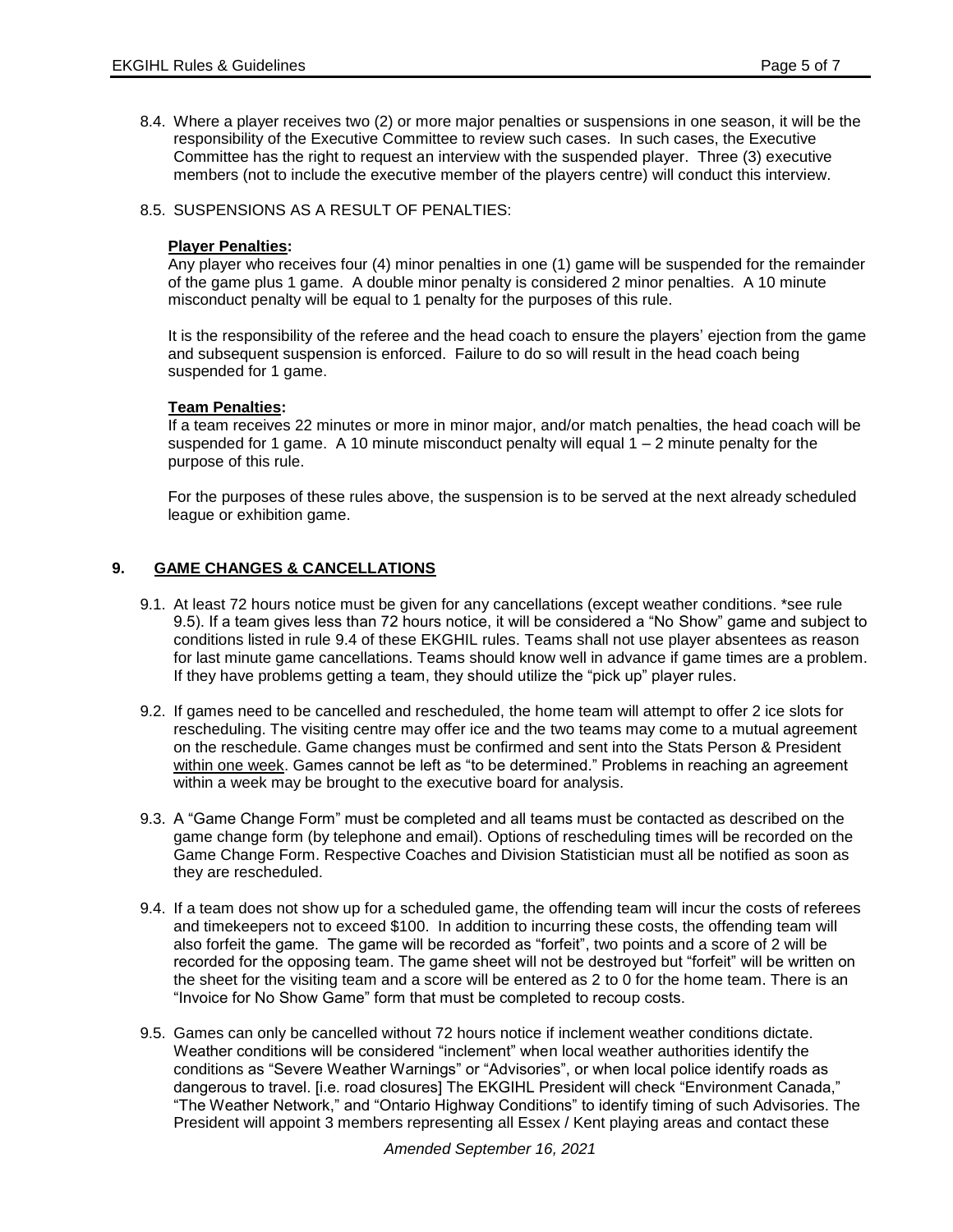people to help make the decision to cancel or not. Teams will still have the option of cancelling if they are not comfortable driving, however, the "No Show" Rules would apply.

9.6. The Executive board reserves the right to make alternate rulings on a case-by-case basis.

# **10. STANDINGS**

- 10.1. The Executive Committee may appoint statisticians at the beginning of every season for each division.
- 10.2. It is the responsibility of the Statisticians to ensure all league regular season and playoff games have been inputted on the league website.
- 10.3. Both teams (home & visitor) are responsible for inputting the game results on the EKGIHL.ca website within 48 hours of their game.

#### **11. TOURNAMENTS**

**11.1.** It is recommended that House League tournaments organized by EKGIHL members include the following restriction:

The use of OWHA and/or OMHA travel (Rep) players will be prohibited.

# **12. PROTEST POLICIES AND PROCEDURES:**

- 12.1. Written protest must be submitted within 72 hours to local convenor and president.
- 12.2. President must than submit the protest to convenor of "offending" association.
- 12.3. A written rebuttal must be then submitted in the next 72 hours and also submitted to President and to the convenor of the protesting party.
- 12.4. Both the protest and rebuttal must contain contact information.
- 12.5. Convenors of the two sides may resolve issue internally with respect to EKGIHL rules.
- 12.6. If the issue is not resolved, the president will set up liaison committee.
- 12.7. The Liaison committee will be made up of executive representatives from 3 other centres, not in a conflict of interest with the two parties.
- 12.8. This committee will meet to review the issue at the earliest convenience of all centres involved.
- 12.9. A decision by the Liaison Committee must be given to all parties involve, in writing within 48 hours of the meeting.
- 12.10**.** All rulings by the Liaison Committee are final and not subject to appeal.